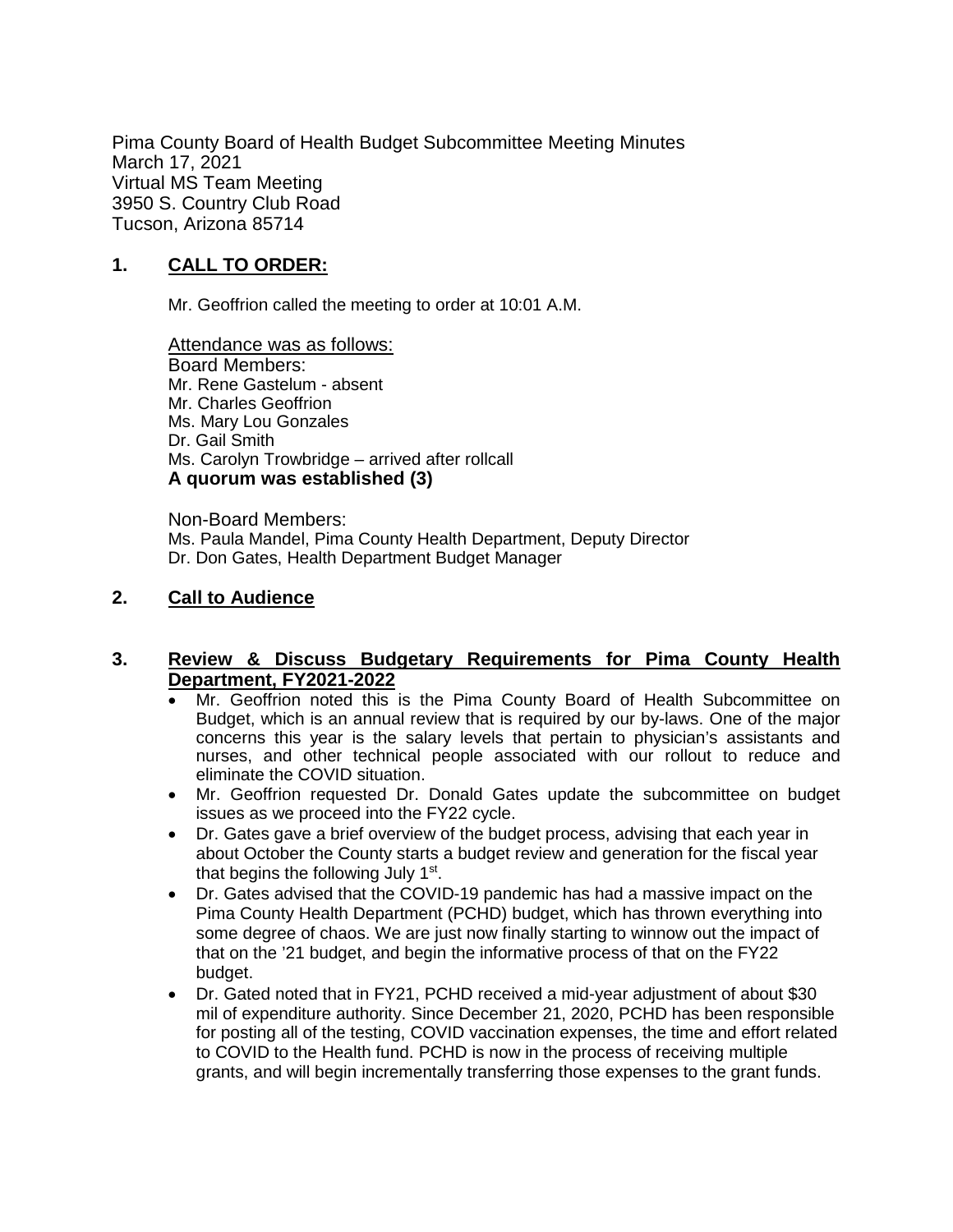Pima County Board of Health Budget Subcommittee Minutes March 17, 2021 Page 2 of 4

- Mr. Geoffrion asked what the scales of the grants is, and if the new Act recently passed by the US Congress provided additional funds.
- Dr. Gates indicated that the first award specific to vaccine from the State is \$7.1 mil. The second funding opportunity of \$14.3 mil is for testing expenses, and although the award letter has not yet been received, PCHD has every reason to expect we will be receiving the full award. There are also significant expectations that Pima County as a whole may be eligible - through a program we're calling V3 - for up to \$204 mil but that it is far too early to parse where and how that will be allocated by the County.
- Mr. Geoffrion asked if the \$204 mil will flow through the State, and therefore be subject to modification by the State.
- Dr. Gates agreed that that is the expectation, and noted that FEMA will be reimbursing vaccination costs, which is not done in an "award" fashion but in a "submission of expenses for reimbursement" fashion. There does not appear to be a cap on that, but it will be limited to actual expenses.
- Mr. Geoffrion asked if there is an approximate total for the costs posted relative to the incoming grant amounts.
- Dr. Gates noted that PCHD costs, including our encumbrances, are about \$28 mil. So that is still in excess of the (2) guaranteed State awards, which total roughly \$21.5 mil.
- Mr. Geoffrion mentioned that the COVID relief, V3, would be a huge benefit if it comes in.
- Dr. Gates advised that the V3 money is not intended simply for reimbursement of previous COVID expenses, but also for the enhancement of the resiliency of communities, positioning us for a better public health response, and for such things as new projects and new initiatives. Dr. Gates anticipates that much of the monies will be expended in non-public health, or non-pandemic related avenues, but does not believe it will be supplanting normal general fund operations, or general fund expenditures.
- Ms. Trowbridge inquired if the V3 money's restrictions will be related to public health.
- Dr. Gates noted that he has only seen the synopsis that were put out by the Association of County Supervisors, but it does appear that there are non-public health kinds of expenditures that would be allowed. However, he did note that it could not be used to pay for existing transportation staff, for instance.
- Mr. Geoffrion noted that it looks like there may be a very positive outcome with respect to the COVID relief V3, and asked the likelihood is that we can look seriously at a substantial increase in funding for nurses and medical, technical, and physician assistant for hiring.
- Dr. Gates responded that he believes those are two separate issues:
	- o County Administrator Mr. Huckleberry has also been very specific and vocal in his support of enhancing the Health Department, creating what he calls the "Health Department 2.0" and has already given direction to the Health Department and the Pima County Human Resources Department to initiate the broader salary studies to address the compensation, recruitment, and retention issues that the Health Department has for the clinical positions.
	- $\circ$  In the past the salary studies have been somewhat limited based on format and protocol, and not really recognizing the truth of our recruitment retention problem. Human Resources Department has already indicated that they are going to modify their previous methodology for these, and it will be in comparison to the actual recruitment market that we compete in.
	- o Dr. Gates noted that he does not believe that the hiring issues will not be tied to the relief funding, which in this case is an advantage, not a disadvantage,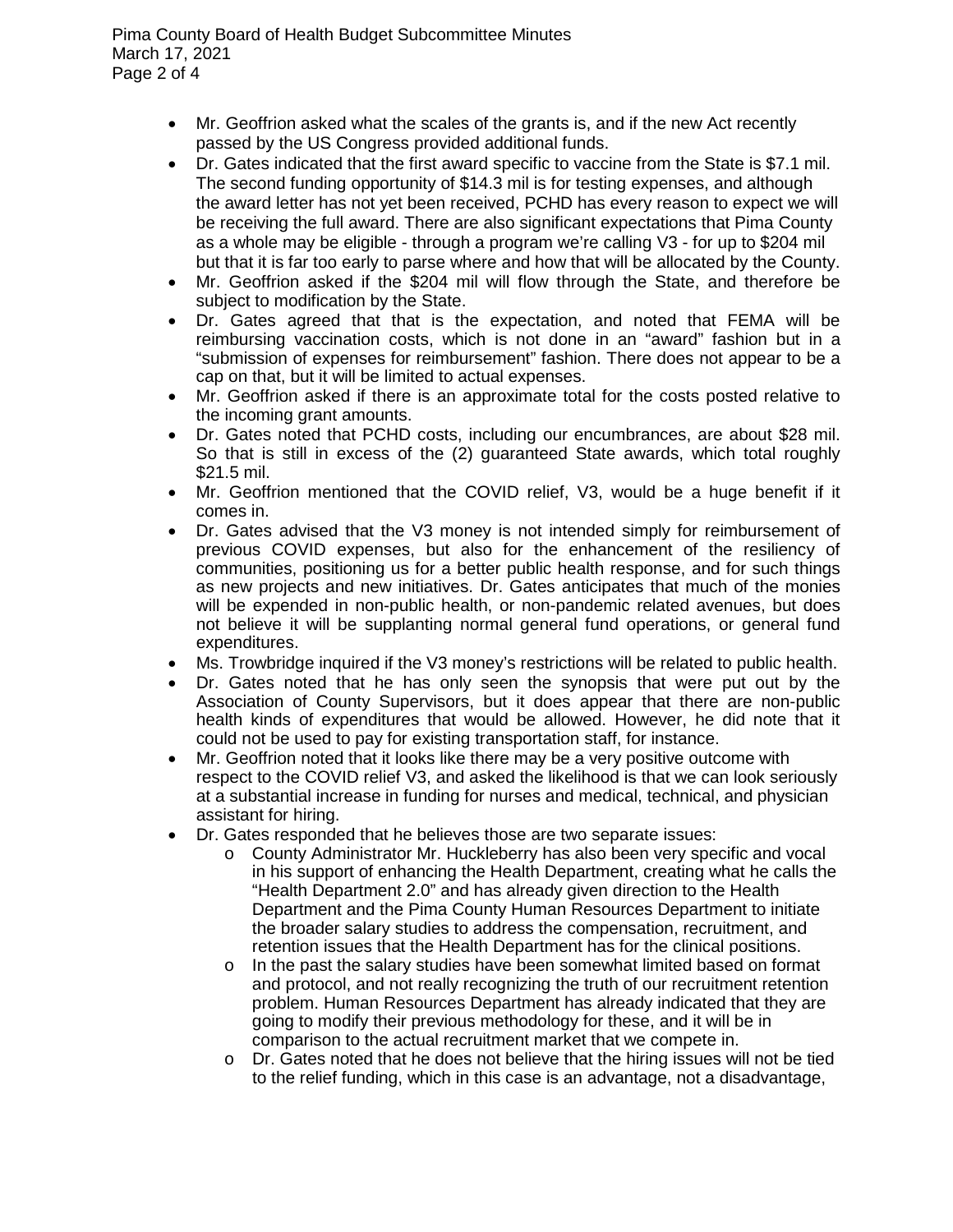because it will incorporate these kinds of changes permanently into our department, as opposed to simply being a grant-funded, temporary solution.

- Mr. Geoffrion asked if the reordering of the market survey is going to be done in sufficient time to affect FY22.
- Dr. Gates believes that it will absolutely be completed to be in play for the vast majority of FY22. There is every bit of expectation that foundations, federal funding, local/state funding, etc. will start to increase as the value of public health emergency planning/response is recognized.

## **4. Align Sub-Committee Budget Analysis with Dr. Gates' Report on Pima County Budget Requirements**

- Mr. Geoffrion asked what is it that we can do as a subcommittee of the Board of Health to augment, or secure, these outcomes. Is there any specific role that you envision that the subcommittee can play relative to our recommendations to the BOH?
- Dr. Gates discussed the current status of the FY22 budget compared to the pre-COVID FY21 budget. Currently we have received \$13.2 mil for personnel expenses, and \$5.8 mil for supplies and services. That is an increase of \$2 mil in our personnel budget, compared to FY21, and an increase of \$400,000 for supplies and services. Our revenue projection for next year is \$400,000 less than it was for FY21.
- PCHD went from \$4.7 mil to \$4.3 mil, primarily because of the rollback of the Consumer Health and Food Safety inspection and license, which were booked as part of a 5-year plan. The Board of Supervisors action rolled back the expected increase that was supposed to take place on January of this year, so that was a large portion of the PCHD revenue projection decrease.
- Dr. Gates noted that the concern we face at the moment is that in the past we had a health fund balance that was climbing to the tune of \$6-8 mil. The COVID expenses currently, even though we have expectation of moving many of them to the grants, COVID expenses AND the kind of gutting of our clinical revenue for the year, has put a lot of pressure on our health fund balance. So we will no longer have that large of a cushion in the back pocket. I believe that our health fund balance, our health fund reserve, will be significantly reduced from current levels. Conservatively I would expect at least half of that to be gone, and potentially all.
- Dr. Gates noted that about 2/3 of PCHD funding comes from a general fund subsidy - money that is transferred from the General Fund to the Health Fund - for our expenses. In average years, that was in the \$10 mil ballpark. For FY21, it was reduced to about \$6 mil, the reason being is that as part of the contraction County wide, most departments were required to reduce their personnel budgets by 3%, and then a subsequent 5%, which included the surrendering of vacant PCN's. PCHD needed to maintain our PCN load, because public health needs more hands on deck now, not fewer, and that in order to meet the County's directive, we would surrender the portion of the General Fund subsidy that would have been saved had we surrendered the PCN's. So that's what reduced our subsidy. Because we knew we could afford that with our health fund balance – we could make up the cash difference in personnel out of our health fund balance.
- Dr. Gates said that as it currently stands, the expected General Fund subsidy for FY22 is showing at \$7.6 mil, which is still \$2.5-3.5 mil below our standard, pre-COVID subsidy. So that may be one of the bells for the BOH to ring to make sure that we get the health fund, or the General Fund subsidy, back to previous levels. A return to historical levels is really all that is expected or hoped for; we don't necessarily expect it to increase beyond normal rates.